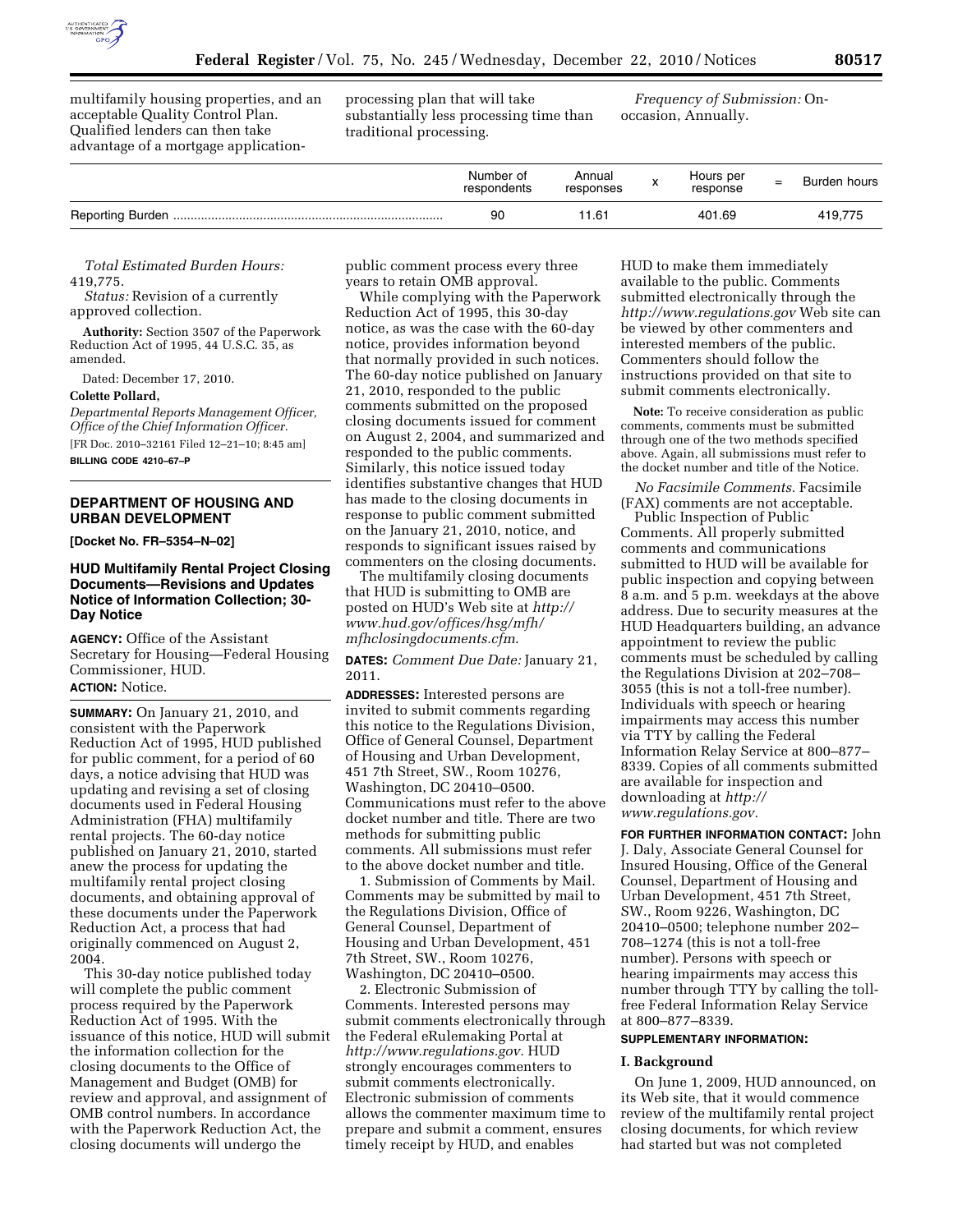under the prior Administration. HUD posted the documents on its Web site and welcomed the public to review these documents as HUD began its internal review prior to commencement of formal review and solicitation of public comment under the Paperwork Reduction Act of 1995 (PRA). (*See [http://www.hud.gov/offices/hsg/mfh/](http://www.hud.gov/offices/hsg/mfh/mfhclosingdocuments.cfm)  [mfhclosingdocuments.cfm.](http://www.hud.gov/offices/hsg/mfh/mfhclosingdocuments.cfm)*)

Under the prior Administration, HUD published a notice in the **Federal Register** on August 2, 2004 (69 FR 46214) that advised that, consistent with the PRA, it was publishing for public comment a comprehensive set of revised closing forms and documents (closing documents) for use in the FHA multifamily rental project and health care facility (excluding hospitals) programs. In the notice, HUD advised that, in addition to seeking public comment on burden hours, which is the primary focus of the PRA, HUD welcomed input from the lending industry and other interested parties on whether the documents offer the requisite protection to all parties in these FHA-insured mortgage programs, while being consistent with modern real estate practice and mortgage lending laws and procedures. The August 2, 2004, notice, in turn, followed an earlier informal solicitation of public comment on proposed revisions to the closing documents that were posted on HUD's Web site in March 2000. In response to the comments received from the 2000 solicitation of public comment, significant revisions were made to the proposed closing documents, and these revised documents were published in the **Federal Register** on August 2, 2004, for review and public comment. Although HUD reviewed the public comments and advised of initial policy decisions in response to certain comments (*see* HUD's notice published on August 31, 2006, at 71 FR 51842), HUD was unable to complete the updating of the closing documents during the prior Administration.

Consistent with its announcement on June 1, 2009 that HUD would start anew the updating of the closing documents, HUD published a notice in the **Federal Register** on January 21, 2010 (75 FR 3544), which solicited public comment for a period of 60 days on the closing documents. The January 21, 2010, notice commenced the formal review and public input required by the PRA. However, consistent with the approach to updating the documents that HUD took in 2004, the January 21, 2010, notice went beyond the information generally provided in PRA notices. The notice identified changes HUD made to the closing documents since they were

last published for comment in August 2004. That January 21, 2010 notice also summarized the significant issues that commenters raised in response to both the 2004 publications and to HUD's posting of documents on its Web site in 2009. In addition to the summary, the January 2010 Notice also provided responses to the significant issues raised by the commenters.

As noted in the Summary portion of this notice, this 30-day notice published today will complete the public comment process required by the PRA for the closing documents. Related to the closing documents is a proposed rule that HUD published on November 12, 2010 (*See* 75 FR 6393, HUD Multifamily Rental Projects: Regulatory Revisions.) The November 12, 2010 proposed rule proposes to amend certain FHA regulations to update regulations to reflect current HUD policy in the area of multifamily rental projects. Similar to HUD's updating of the closing documents, HUD seeks to have its regulations reflect current terminology, lending laws, and practices with respect to multifamily projects.

## **II. The January 21, 2010 Notice (The 60- Day Notice)**

# *A. The 60-Day Public Comment Process, Generally*

While this 30-day notice addresses significant issues raised by the public commenters on the 60-day notice, HUD is not providing the detailed comment and response section as HUD did in the 60-day notice. At the time of the first issuance of proposed updated closing documents in 2004, HUD was not accepting comments electronically through a publicly available Web site, and consequently, the public did not have a readily and easily available mechanism to review public comments on the August 2, 2004, notice. Therefore to compensate for the lack of publicly available Web site where all public comments could be viewed, HUD provided a detailed summary of the comments and HUD's responses to these comments. For the January 21, 2010, notice, however, all the public comments submitted on the proposed updated closing documents can be viewed at *<http://www.regulations.gov>*, which included proposed mark-ups of several of the closing documents.

### *B. The Public Comments, Generally*

At the close of the public comment period on March 22, 2010, HUD received 47 public comments. The commenters included lenders, home builders, construction companies, attorneys, real estate agencies, and

organizations such as the Mortgage Bankers Association and the American Bar Association. Several of the commenters, as noted earlier, submitted with their comments HUD's updated closing documents revised as certain commenters preferred to see the documents structured. HUD also held three public roundtables to obtain input from affected parties; on February 19 and 23, 2010 and March 9, 2010. (*See [http://170.97.167.13/offices/hsg/mfh/](http://170.97.167.13/offices/hsg/mfh/mfhlcd/roundtableinvitation.pdf) [mfhlcd/roundtableinvitation.pdf](http://170.97.167.13/offices/hsg/mfh/mfhlcd/roundtableinvitation.pdf)*.) HUD carefully reviewed all of the comments and appreciates the thorough review provided by the majority of the commenters as well as the time taken by several commenters to draft and submit for HUD's consideration revised or alternative language. While HUD is not providing a detailed summary of the comments as it did in the January 2010 notice, the following highlights some of the significant issues raised by the commenters.

#### General Comments

General concerns identified by commenters about the closing documents were as follows: The documents impose greater burdens and legal consequences on HUD borrowers (Borrowers) and lenders (Lenders), thereby potentially discouraging participation in HUD's multifamily programs, especially for nonprofit organizations; the documents would result in fundamental changes in the nature of the mortgage insurance contract and shift additional risk to Lenders and Borrowers alike; the increased burdens on HUD call into question whether HUD staff, because of decreasing HUD personnel resources, can timely perform under the requirements of the new documents; and certain provisions in the documents appear to conflict with existing statutes regulations, and HUD handbooks.

HUD acknowledges that with the updating of the closing documents, the majority of which have not been updated in over 20 years, the changes appear to impose greater burdens on HUD Lenders and Borrowers. However, HUD submits that the changes result in no greater burden than that involved in non-FHA private sector multifamily rental project closings. Further, although Lenders and Borrowers will need some time to become familiar with the updated closing documents, the existing closing documents, which these updated closing documents will replace, often necessitated the development of individual and additional documents for a transaction. Developing unique documents for a transaction frequently caused delays in the processing of the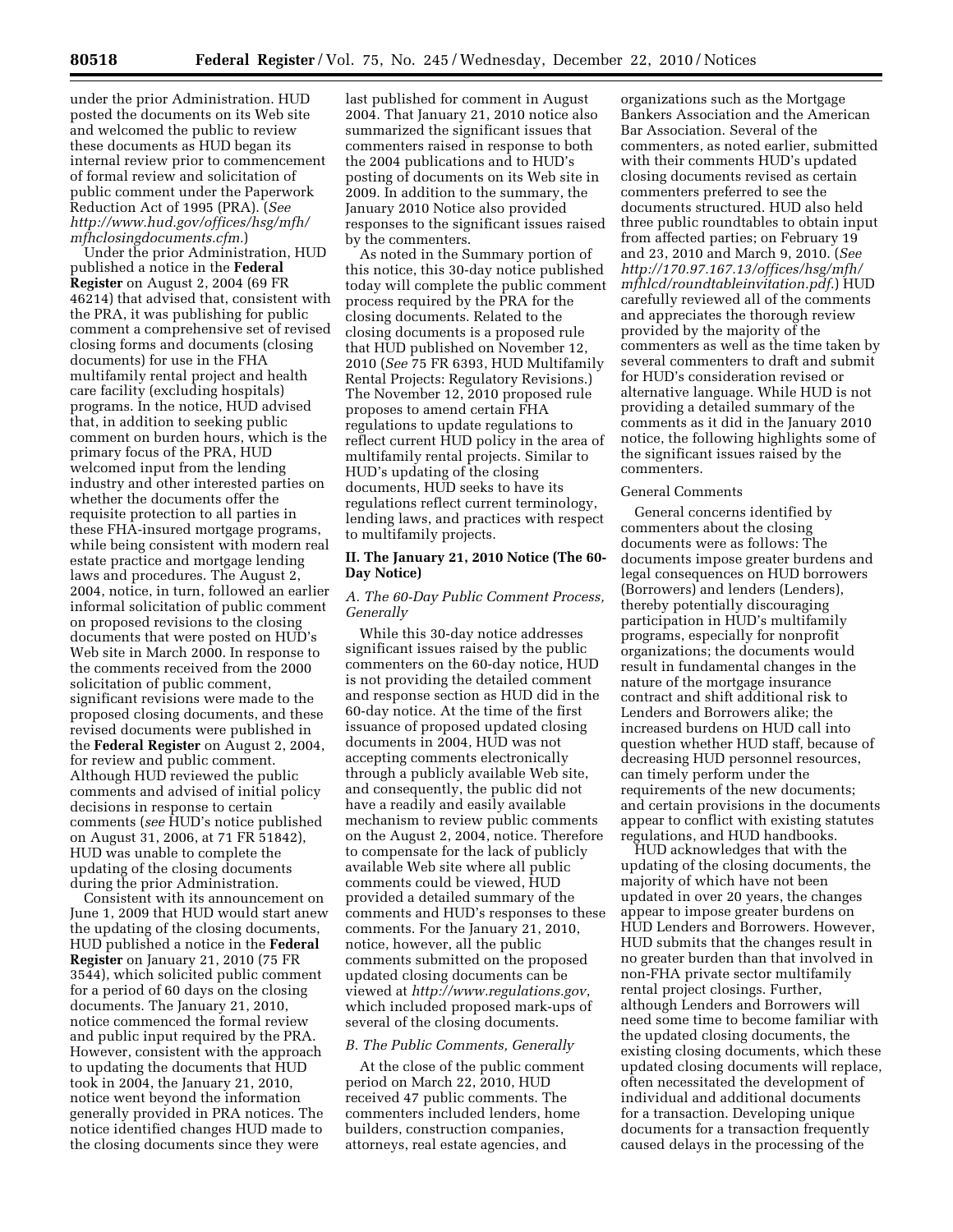documents and completion of the closing. The updated closing documents are designed to eliminate much of the need for individual document development, and reduce the time to process and close HUD multifamily rental project transactions.

Multifamily rental project transactions have changed significantly over the last 20 years, and, in certain aspects, are more complex than they were over 20 years ago. HUD has strived to make these closing documents consistent, to the extent feasible, with non-FHA documents in order to minimize differences in transactions, and therefore minimize burden often caused by variations between FHA multifamily rental project closings and non-FHA multifamily rental closings.

The changes to the closing documents appropriately reflect the responsibilities and risk that are to be borne by HUD and the responsibilities and risk that are to borne by Lenders and Borrowers. The changes in responsibilities and risks to all parties, as provided in these documents, correspond to changes in multifamily rental transactions that have taken place over the last two decades. As noted earlier, these transactions are not the same as they were 20 years ago. There have been significant changes, and not only must the documents change to reflect the changes in the transactions, the parties to the transactions must accept the risks and responsibilities that are part of these transactions as these parties do in non-FHA multifamily rental transactions.

HUD appreciates the concerns about whether HUD staffing levels will be sufficient to fulfill HUD's obligations when updated closing documents are approved and ready to be used. HUD assures the industry and the public that sufficient staff will be available and thoroughly familiar with the documents to perform necessary tasks.

Finally, with respect to concerns about the closing documents possibly conflicting with statutes and regulations, HUD notes that the review of these documents, including significant review by industry, has been thorough, with review commencing as early as 2000, continuing through 2004, and 2006, June 2009, and January 2010. (Please see preamble discussion in the January 22, 2010, notice at 75 FR 3545, first column.) Given this process, and with the aid of industry review, HUD believes that any conflicts with existing statutes and regulations that may have been in the documents have been addressed.

In essence, HUD has sought to balance updated legal definitions and terms, and

transfers of responsibilities to and between program participants with the government's interest in managing risk. Further, the efficiencies achieved in standardizing and streamlining documents will achieve legal certainty and save time in closings which will benefit all participants.

Comments directed at specific closing documents are addressed in the next section in the context of changes that were made to the closing documents as a result of public comments, and/or further consideration of issues by HUD. However, other overarching issues raised by the commenters follow.

*Disclosure of Gains From Trading Ginnie Mae Securities.* Commenters noted that the proposed requirement in the loan documents that Lenders disclose gains from trading the Ginnie Mae security would create a substantial, significant and notable new policy. Commenters submitted that such disclosure does not belong in the closing documents nor should it be part of the process for changing loan documents. HUD agrees with this concern and has removed this requirement.

*Lender's Determination of Interest Rate.* Commenters expressed concern that through the process of rewriting their multifamily loan documents, FHA was attempting to create policy that altered Lender's ability to determine the interest rate. HUD assures that there is no restriction on the Lender's ability to determine the interest rate.

*Ability To Charge Origination and Servicing Fees for Increased Obligations Imposed by New Documents.*  Commenters expressed concerns that the proposed documents impose augmented obligations and liabilities on Lenders with little or no opportunity for Lenders to recoup what are sure to be increased origination and servicing costs. In some instances, commenters say that there is a significant shift of risks and responsibilities from HUD and Borrower's counsel to Lender.

HUD recognizes that the Lender and Borrower will be undertaking new responsibilities and anticipates that there will be negotiations between the parties which will result in a corresponding recognition and adjustment in fees. For example, HUD had included authority in the proposed documents for the Lender to charge the Borrower a fee, in accordance with Program Obligations, for the Lender's increased responsibilities in reviewing a proposed transfer of physical assets. That provision was retained in this document publication. HUD's current guidance recognizes that ''reasonable and necessary expenses'' can be

recovered and anticipates that the Lender and Borrower will negotiate applicable fees which, while they can be expenses of the project, cannot be insured debt. The issue of costs and fees is further discussed later in this preamble.

*Emulating Fannie Mae and Freddie Mac Standards for Multifamily Loan Documents.* Commenters contended that HUD was seeking to emulate Fannie Mae and Freddie Mac as setting modern standards for multifamily loan documents, yet also contended that HUD's emulation is more selective than rational distinctions justify. They further contended that at the same time other Fannie Mae/Freddie Mac loan documents provisions proposed for adoption by HUD might be problematic.

HUD has not attempted to develop documents that emulate Fannie Mae and Freddie Mac, but has, in contrast, developed documents that are updated for current commercial legal standards, balanced with the public policy role that HUD programs serve. To some extent, HUD's documents may therefore include provisions similar to Fannie Mae's and Freddie Mac's documents, but they do not replicate those documents. While HUD acknowledges that certain features of the FHA programs are unique, such as the payment of the mortgage insurance premium (MIP), execution of the Regulatory Agreement, and surplus cash requirements, these elements are essential to protecting the government's financial interest and limiting unnecessary risk. Inclusion of such provisions is therefore a necessary tradeoff which protects the government's financial interest and minimizes risk while providing the benefit of federally insured real estate financing.

*Proposed Changes to Section 232 Health Care Processes Should Be Incorporated.* Commenters stated that several potential health care program closing documents innovations were equally appropriate for the rental documents, and urged HUD to examine these potential changes.

HUD is already closely reviewing the current health care program documents in the context of developing a separate rule and updated documents that will be published for public comment.

#### *C. Status of Changes to Documents*

1. Documents Not Revised

Of the closing documents published in January 2010, the Surveyor's Report,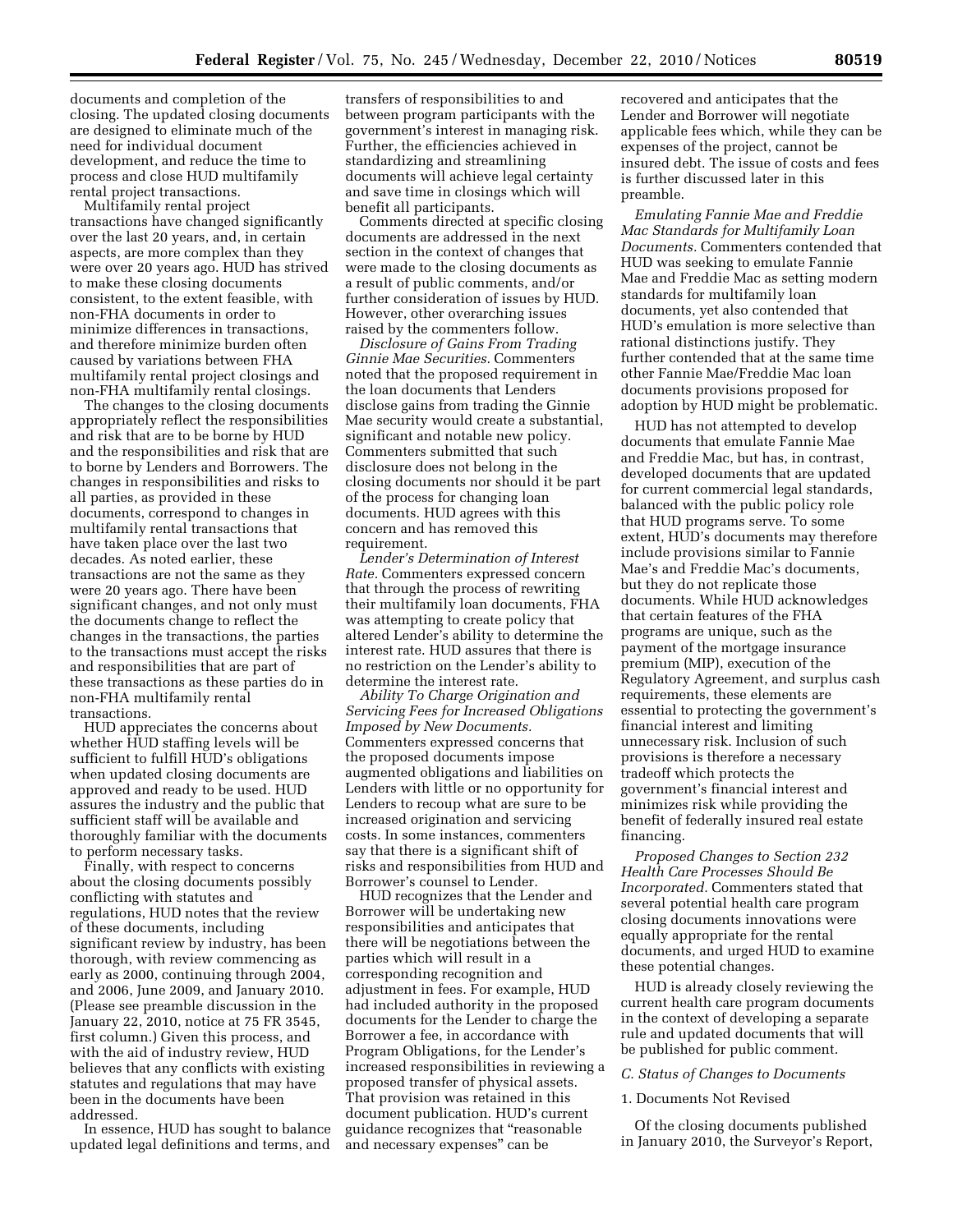and HUD Survey Instructions and Report were not revised.1

2. Documents Revised

The remaining documents listed below were revised.

- 1. Security Instrument
- 2. Note
- 3. Multifamily Regulatory Agreement
- 4. Lender's Certificate
- 5. Building Loan Agreement
- 6. Supplement to Building Loan Agreement
- 7. Construction Contract
- 8. Supplementary Conditions of the Contract for Construction
- 9. Guide for Opinion of Borrower's Counsel
- 10. Instructions to Guide for Opinion of Borrower's Counsel
- 11. Exhibit A to Opinion of Borrower's Counsel
- 12. Residual Receipts Note (Non-Profit Borrowers)
- 13. Residual Receipts Note (Limited Dividend Borrowers)
- 14. Escrow Agreement for Incomplete Construction
- 15. Request for Final Endorsement of Credit Instrument
- 16. Lease Addendum
- 17. Surplus Cash Note
- 18. Completion Assurance Agreement
- 19. Payment Bond
- 20. Performance Bond
- 21. Request for Approval of Advance of Escrow Funds
- 22. Escrow Agreement for Noncritical Deferred Repairs
- 23. Agreement of Sponsor to Furnish Additional Funds
- 24. Escrow Agreement for Operating Deficit
- 25. Bond Guaranteeing Sponsor's Performance
- 26. Off Site Bond—Dual Obligee
- 27. Escrow Agreement for Latent Defects
- 28. Escrow Agreement for Working Capital
- 29. Agreement and Certification
- 30. Request for Endorsement of Credit Instrument
- 31. Borrower's Oath
- 32. Subordination Agreement 2

All changes made to the multifamily closing documents are provided in redline/strikeout format on HUD's Web site at *[http://www.hud.gov/offices/hsg/](http://www.hud.gov/offices/hsg/mfh/mfhclosingdocuments.cfm)* 

*[mfh/mfhclosingdocuments.cfm.](http://www.hud.gov/offices/hsg/mfh/mfhclosingdocuments.cfm)* These changes capture both editorial changes and more substantive changes. The following sections of this preamble address some of the significant issues raised by the commenters in response to the January 2010 notice. Some commenters, however, proposed changes or raised issues that were the same as those proposed or raised in response to publication of the proposed revised closing documents issued in 2004 and to which HUD has already provided responses in the January 2010 notice. In this notice issued today, HUD is not repeating responses to proposed changes or issues that were addressed in the January 2010 notice.

3. Across-the-Board Changes and Significant Policy Determinations

HUD adopted many changes submitted by commenters including the following:

*Two-tier default.* In 2004, HUD developed a new two-tiered default scheme as part of the revision to the Security Instrument. Regulatory language reflecting these proposed changes were also included in the proposed regulations published in 2004. Specifically, HUD proposed that there should be one class for financial defaults, which would give the lender an immediate right to an insurance fund claim. All other bases for default were grouped into a second class. HUD would require the lender to obtain HUD's prior written approval for a claim in this second category before the lender would be able to make an insurance fund claim. This proposal for a two tier default system was also included in both the revisions to the Security Instrument published in January 2010 and in the proposed changes to the multifamily regulations published November 12, 2010.

Commenters on the changes proposed in 2004 and 2010 suggested that HUD update the foreclosure process for current legal terminology. HUD has adopted commenters' recommendations to provide more details on the two tier default criteria in both the documents and the proposed rule, and accepted several of the commenters' suggestions for technical language changes.

*Lender/Owner/Attorney Responsibilities.* Several commenters submitted that HUD has placed new and inappropriate responsibilities on them in their respective roles. As an example Borrowers' attorneys stated that they should not have to certify that flood insurance was in place, as the Lender typically undertook that responsibility. With respect to these statements, HUD notes that it has modified certifications

to require the Lender to certify that there is flood insurance on a property, and has adopted similar provisions in other documents. The redlined versions of these documents on the web page highlight these changes.

*Recourse Liability and Definition of Principals.* In the January 2010 notice, HUD noted that the 2004 proposed revisions to the closing documents included certain limited recourse liability for "Key Principals" which was opposed by several public commenters. While HUD's August 31, 2006, notice advising of preliminary decisions on proposed revisions did not include provisions for recourse liability of Principals, the revised closing documents posted on HUD's Web site on June 1, 2009, retained some of the provisions that were questioned. Some of the informal comments submitted in response to HUD's posting in 2009 of proposed changes to the closing documents again opposed inclusion of any recourse liability provisions, arguing that inclusion would dissuade some individuals from participating in HUD insured multifamily housing transactions.

In the January 2010 notice, HUD highlighted its current position that, in light of the consequences that certain insufficiently regulated actions have had on the housing finance markets in recent years, and given that public funds are put at risk in HUD multifamily housing transactions, it is appropriate for principals to be responsible for paying damages for certain ''bad boy'' acts. Accordingly, these provisions were included in the revised closing documents circulated for public comment, and HUD has determined to retain these provisions.

Commenters on the January proposal expressed concerns that HUD had broadened liability in the proposed documents for principals, for example, for ''bad boy'' acts. HUD does not agree with this characterization. These documents retain the historic nonrecourse nature of FHA-insured financing. Individual principals are not personally liable for payment of the Note as a result of default. However, acts of fraud and misconduct that put the FHA insurance fund at risk will be pursued through contract rights made explicit in these documents and other remedies available to the federal government. As a result, HUD believes that the ''bad boy'' provisions referred to by commentators merely provide more certain legal mechanisms for enforcing HUD's statutory, regulatory, and program requirements without overburdening those that work hard and play by the rules.

<sup>1</sup>HUD published proposed amendments to American Institute of Architects (AIA) Document B–181 in January 2010 and received comments on that document. However, the AIA is replacing this document with AIA Document B–108 effective May 31, 2011. Given the timing of that document change, HUD will complete the notice and comment requirements of the Paperwork Reduction Act under separate notice.

<sup>2</sup>This document, which was included in the January 21, 2010, notice has not yet been assigned a form number.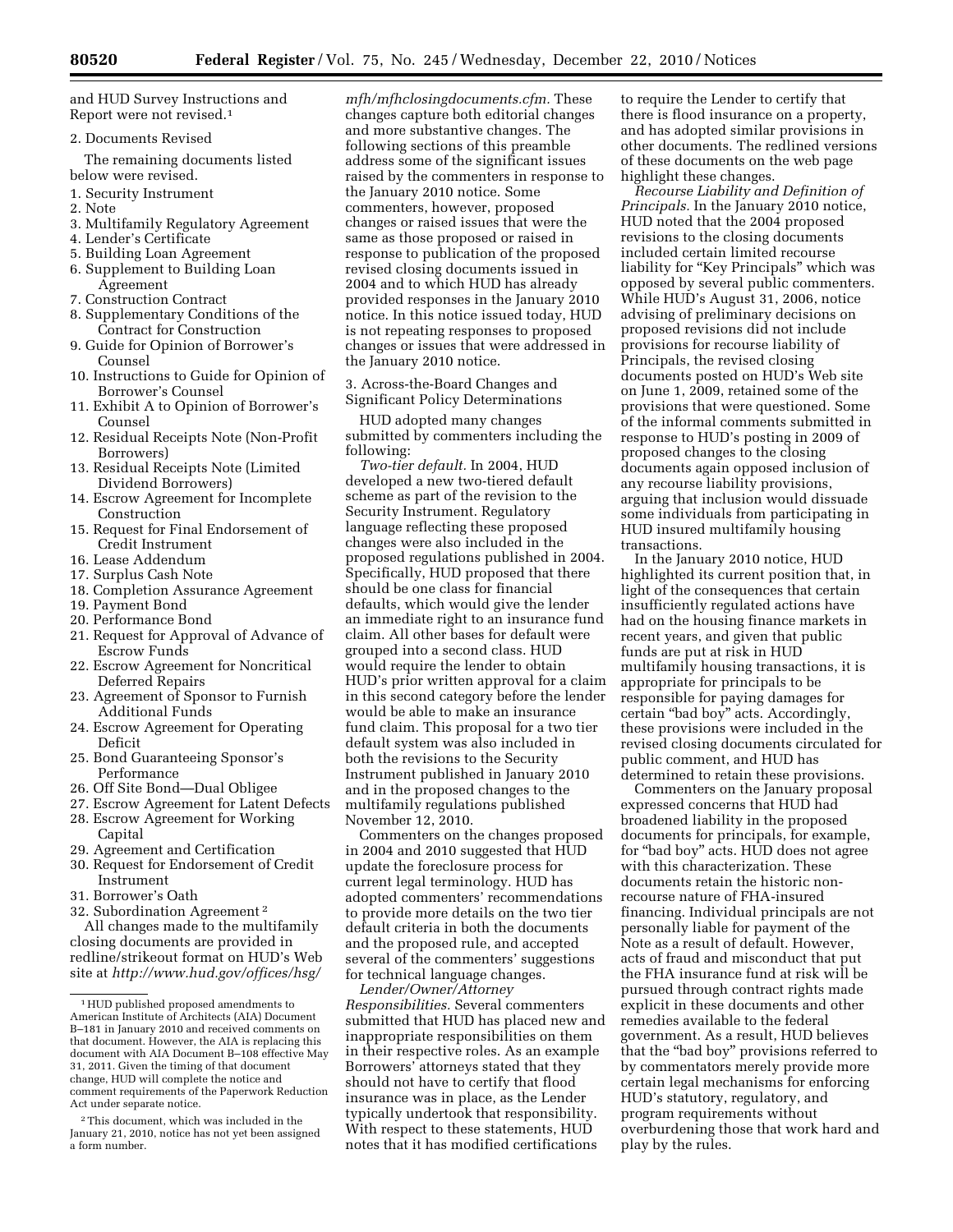In addition, signers generally are attesting only ''to the best of their knowledge,'' and primarily to their own statements and representations. In several instances, principals' liability is limited by the materiality of the certification to the issue in question.

HUD has also referenced a definition of principals in the documents which is included in 24 CFR 200.215 of HUD's regulations. Consequently, any changes to the definition of principals will require regulatory change.

*State Specific Provisions.* Several commenters suggested that HUD develop and include state specific riders to the documents and publish them for review. HUD recognizes that publication of state specific provisions that are discretionary but not mandatory may be helpful, but believes that it is important to await adoption of this set of documents and allow some time following implementation to see if conflicts of law questions and other state law issues arise in order to determine the timing and substance of the next steps.

Nevertheless, in the meantime, HUD will develop and use those limited state specific riders necessary to meet state law mandates. These latter provisions are recognized as necessary to complete closings and comply with state law requirements. HUD has no authority to modify the required language which fulfills those state law obligations.

*Program Obligations/Directives.* One of the more significant changes made in revising this set of closing documents was to replace the term "Directives" with the term "Program Obligations." Commenters raised concerns about the use of the term ''Directives'' in light of its historic meaning. HUD's view is that the term ''Program Obligations'' better captures what was intended by use of the term "Directives," namely, to advise parties to the closing documents of the program requirements embodied in statute and regulation and other documents issued in accordance with law, and not repeated in the closing documents, to which the parties must adhere. The language now used in the closing documents defines ''Program Obligations,'' as follows:

Program Obligations means all applicable statutes and regulations, including all amendments to such statutes and regulations, as they become effective; and all applicable requirements in HUD handbooks, HUD guides, notices, and mortgagee letters that apply to the Project, including all updates and changes to such handbooks, guides, notices, and mortgagee letters that apply to the Project, except that updates and changes subject to notice and comment rulemaking shall become effective upon completion of

the rulemaking process. Handbooks, guides, notices, and mortgagee letters are available on HUD's official Web site (*[http://](http://www.hudclips.org)  [www.hudclips.org](http://www.hudclips.org)* or a successor location to that site).

This language better identifies what HUD intended in its original use of the term "Directives." The definition of Program Obligations identifies the specific, longstanding, and familiar types of requirements (those in statutes, regulations, handbooks, guides, notices, and mortgagee letters) to which the parties must adhere.

In response to commenters' concerns that HUD has unfettered discretion to make material changes that will have an economic effect on the viability of the project, the definition of ''Program Obligations'' explicitly recognizes that notice and comment rulemaking will be followed for significant substantive requirements. In fact, HUD has currently proposed rules accompanying these documents which can serve as an example of the type of changes that are made in rulemaking.

Borrowers will be subject, as they are in any other government program, to prospective programmatic changes. Further, Lenders should recognize that they are, to a great extent, protected by and subject to the FHA Contract of Insurance. As described previously, HUD has referenced HUD rules in several places. The revised Security Instrument specifically references the applicable sections of the Code of Federal Regulations to address these concerns. For example, because concerns have been expressed about the potential liability of principals, Section 1(bb) of the new Security Instrument explicitly links to the definition of principal in 24 CFR 200.15, and to the definition of "contract of insurance" in 24 CFR part 207, subpart B.

Additionally, it is important to note that the imposition of new or revised information collection requirements (that is, generally new or revised forms) must undergo the notice and comment processes, including **Federal Register**  publication, required by the Paperwork Reduction Act of 1995. From time to time, HUD also uses mortgagee letters or other types of direct notices to announce new binding requirements. These types of documents are used, for example, when new statutes impose requirements that are effective upon enactment and HUD has no discretion in implementation. In such situations, mortgagee letters or other types of direct notices are the best vehicles to advise the industry on implementation dates and provide implementation guidance that may be helpful. HUD may also issue mortgagee letters or direct notices

to announce clarifications, interpretations, or certain procedural requirements, such as to which HUD offices or HUD officials certain types of executed documents must be submitted. In brief, HUD will follow the applicable procedures, as directed by statute or regulation that govern issuance of a document, which may announce additional policies, processes, forms, or standards to which parties to the closing documents must comply.

*Liability and New Responsibilities.*  The proposed closing documents reflected a series of changes directed to Lenders assuming a greater role in reviewing documents for the transaction. While commenters expressed concerns about this expanded role and potential liabilities, they also expressed concerns that the proposed closing documents significantly increased burdens on HUD staff at a time of shrinking HUD personnel resources and looming retirements.

Commenters further submitted that the requirement for HUD to review and approve minor modifications to commercial leases, review additional financial statements, additional diligence with regard to the closing documents, and many other requirements all cause significant increases to the cost of doing business for which there is no additional compensation vehicle.

HUD has addressed these comments in several ways. Lender liability is limited by warranty restrictions. For example, while the Borrower grants the Lender a security interest in their Uniform Commercial Code (UCC) collateral, the Borrower also warrants to the Lender that no UCC filings have been made against the Borrower, the Project, or the Project assets. The Borrower makes these warranties to the Lender prior to the initial/final endorsement of the Note by HUD. In further attempting to address these competing concerns, namely the increased due diligence, and transaction specific issues, HUD has provided for modification of Lender fees.

In addition, HUD continues to allow Lenders to recover costs through the interest rate and servicing fees, and recover certain "reasonable and customary'' fees as noted in the Lender's Certificate. The Lender may impose reasonable and customary administrative fees and charges (including but not limited to, reimbursements for out-of-pocket expenses) for handling and investing the cash held in the Reserve for Replacement, the Residual Receipts account, if applicable, and any other interest-bearing escrows related to the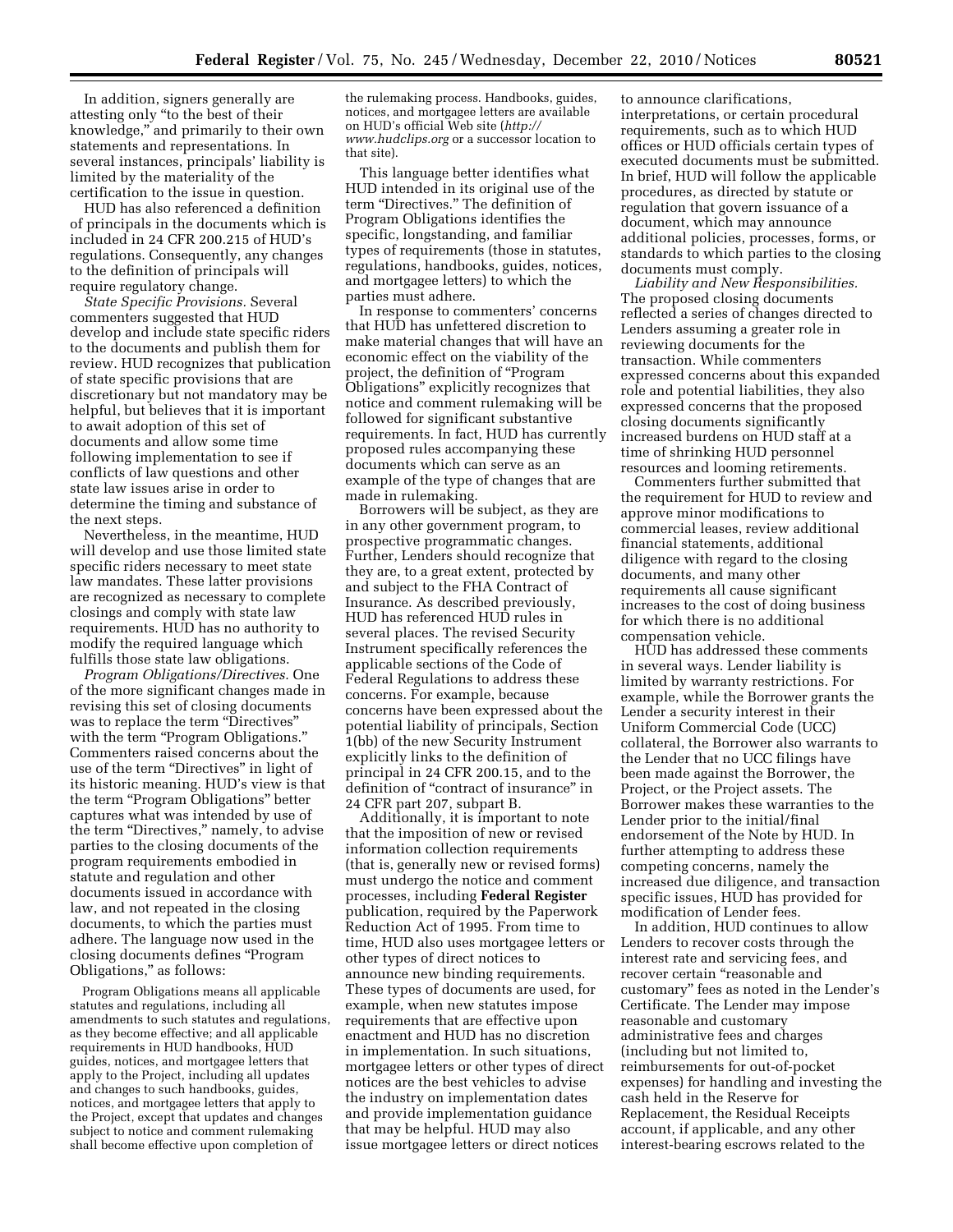Project and for processing, reviewing and approving other matters (Administrative Fees). Further, while Lenders are required to pass on interest earned on escrows to the Borrower, the Lender is allowed to negotiate a reasonable fee with the Borrower based on the particular responsibilities taken on in each transaction by the respective parties in other respects. For example, HUD has allowed Lenders to recoup costs in fees for due diligence related to Transfer of Physical Assets.

*Waste.* Commenters expressed concerns that HUD was including a definition of ''waste'' that was broad and exceeded industry standards. Namely, commenters objected to inclusion of standards related to the physical condition of the property, along with the financial condition of the property and the potential for fraud. Commenters suggested as an alternative, to limit the definition of "waste" used in the closing documents to fraud and financial issues such as tax delinquency, unauthorized retention of funds, and actions reducing the value of the property. Commenters also suggested limiting the definition of waste to "Program Obligations" in effect as of the date of HUD's firm commitment to insure the loan.

HUD has the responsibility to ensure that HUD-insured properties are decent, safe, sanitary, and in good repair, and to provide sufficient information regarding the specific items that HUD will review in makings its determination that waste has been committed. Accordingly, HUD has retained language defining waste that includes the general goal of maintaining decent, safe, and sanitary housing, and a list of specific items that provide direction to the Borrower. Within the list of specifics that constitute waste, HUD has modified the proposed language to include ''failure to maintain and repair'' the property in accordance with Program Obligations. (*See* the preamble section labeled *Program Obligations/Directives* for a discussion of HUD requirements under program obligations).

*Transition.* Commenters expressed a desire for HUD to coordinate the effective date for these documents with training and updated program guidance. HUD agrees with these comments and carefully considered them in determining an effective date. Updated guidance and a training schedule will be published well in advance of any closings that require use of the new closing documents. Notwithstanding the many opportunities for public comment and input that HUD has provided on revisions to the closing documents, which commenced even before the formal proposal issued in 2004,

commenters requested that Lenders be given the option of using current or revised documents for up to three years and suggested different mandated effective dates depending on the program. HUD disagrees with these comments due to the many opportunities already made available to review the proposed documents. HUD recognizes that when these documents are issued in final form and are ready for use in multifamily rental transactions, that time will be needed for parties to adjust practices to use the new documents. As a result, these revised closing documents shall be mandatory with respect to all (i) mortgage insurance applications for refinancing, or (ii) potential applicants that receive a letter of invitation for the submission of an application for new construction or substantial rehabilitation, on or after May 1, 2011.

## *D. Changes To Highlight Specific Documents*

## Subordination Agreement

The creation of a new Subordination Agreement is one example of HUD's updates to correspond to current real estate industry practices. The new Subordination Agreement incorporates many of the concepts in a rider that is currently used by HUD and it is more in line with current industry practices for governmental subordinate lenders. The new Subordination Agreement also improves upon notification to the public, including potential purchasers and lenders, of the government's interest as it incorporates, in one recordable document, the specific conditions that will protect the government's first lien security interest in the property.

# Security Agreement/Instrument (HUD 9400M)

HUD has adopted several changes to specify Lender responsibilities under the security instrument while allowing entities to legally own properties as single asset entities and limit liability of principals regarding "bad boy" acts. Some of the key changes, some of which have been previously discussed are as follows:

• Provides a contractual definition of waste to provide certainty and national standardization for program participants;

• Clarifies the treatment of interest rates, recovery of costs, and allowance of administrative fees, such as for Transfers of Physical Assets;

• Establishes standards for maintenance of books and records consistent with current HUD guidance;

• Adopts technical recommendations from commenters to clarify categories of defaults;

• Moderates environmental requirements;

• Defers development of specific state law provisions for implementation experience with the current documents, while requiring those riders mandated by state law;

• Updates and modernizes the documents to allow Lenders to pay advances for certain items related to completion and preservation of the property that are added to indebtedness in accordance with statutory authority, the regulations, and current practices.

#### Note (HUD 949001)

Many of the changes to the Note are the same as those changes made to the Security Instrument. Additional changes to the Note are as follows:

• Provides alternative clauses for construction and refinancing situations;

• Modernizes language to address securitization and bonding requirements that have been adopted since the documents were last revised; and

• Nonrecourse to the Borrower.

#### Regulatory Agreement (Form 2466M)

The Regulatory Agreement is designed to ensure that Borrowers participating in these programs comply with HUD rules. Several of the definitions of terms used in the Regulatory Agreement were modified in both the Regulatory Agreement and the Security Instrument. Some of the key changes made to the Regulatory Agreement follow:

• Modification of the definitions of Mortgaged Property, Personalty, and Project Assets to address the distinction between project assets and non-project entity assets;

• Limitation of the definition of mortgaged property and allowing owners more flexibility;

• Including revised definitions to provide for receipt and use of financing and revenue sources from for–profit, nonprofit, and charitable sources; and

• Adopting a contractual definition of waste in order to provide certainty and national standardization for program participants.

In addition, the Regulatory Agreement:

• Provides automatic termination provisions if the loan has been repaid and HUD is no longer involved in the property, while maintaining HUD's ability to protect the government's interest to enforce violations of the agreement prior to termination;

• Clarifies the term "construction funds'';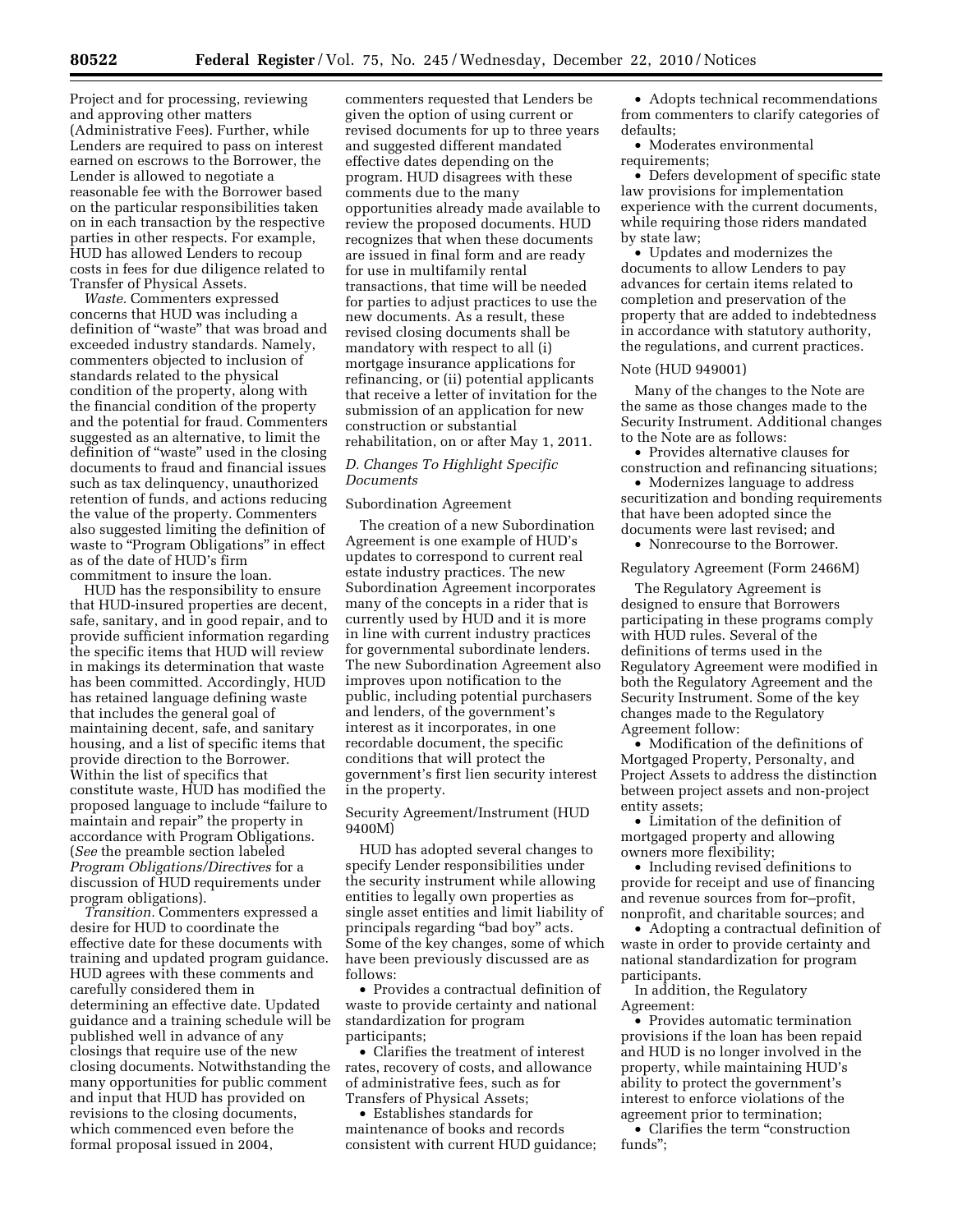• Qualifies owner construction responsibilities;

• Includes a conflicts provision providing that if there is any conflict between the Regulatory Agreement and any other HUD agreement executed by Borrower, the agreement which imposes the more restrictive requirements on Borrower controls;

• Removes Article IX which referenced Section 8 Housing Assistance Payments Contracts;

• Retains restrictions on affiliates:

• Alleviates some restrictions on project management, for example contracts with third party vendors;

• Limits requirements to notify HUD of changes in Borrower organizational structure to only those which have a material effect;

• Continues liability for payment of damages only for certain ''bad boy acts'';

• Maintains UCC references in order to protect HUD's security interests;

• Includes a new provision in which Borrower agrees that it is not a thirdparty beneficiary to the Contract of Insurance between HUD and Lender; and

• Provides for limited signatories.

Lender's Certificate (HUD 9243M)

The Lender is required to certify that specific actions have been taken before financing is finalized. Lenders are required to certify to HUD that certain due diligence has been performed and accordingly, will be compensated for these new responsibilities. A key change by HUD in response to public comment is modification of the certification requirement standards to provide that the Lender will be certifying ''to the best of the Lender's knowledge'' that the statements in the certification are true, accurate and complete.''(paragraph 40). Some of the key changes made to the Lender's Certificate are as follows:

• Modifies several provisions regarding fees including:

• Shifting closing fees to a separate attachment in order to allow the parties to the transaction to develop a more comprehensive and transaction specific list of charges;

• Eliminating the declaration to the Borrower of the trading premium earned by Mortgagee upon Sale of Ginnie Mae Securities to allow Lenders and Borrowers to negotiate appropriate compensation;

• Allowing negotiation of reasonable and customary administrative fees for reimbursement for out of pocket expenses, and handling and investing the cash held in reserve for replacement, residual receipts, and other interest bearing accounts;

• Removing the term prepayment penalty and substituting the term prepayment premium;

• Requiring Lenders to notify HUD if payments are not received by the tenth day of the month in which it is due and thus imposing a late charge.

Additional modifications include:

• Adopting limitations on disclosure of future identities of interest, as defined in "Program Obligations," during the construction period or prior to final endorsement;

 $\bullet~$  Changing the term "off-site components" to "off-site materials" to be more consistent with modern day terminology; and

• Updating and modernizing the documents, consistent with change to the Security Instrument to allow Lenders to pay advances for certain items related to completion and preservation of the property that are added to indebtedness in accordance with statutory authority, the regulations, and current practices.

#### Opinion (HUD–91725M)

Some of the key changes made to the Opinion are as follows:

• Removes the requirement that attorneys certify that the Borrower has made UCC filings, in response to the comment that financing statements are filed by other parties, such as the title company; in accordance with HUD's decision, announced in the January 21, 2010 notice, to shift UCC responsibilities to Lenders;

• Removes the requirement for certification of flood insurance as that responsibility now rests with the Lender;

• Qualifies with a knowledge standard the conflicts of interest statement e that Borrower's counsel does not represent the Lender or other lenders, investors or other parties involved with the transaction; and

• Limits certification of knowledge of side deals to those that, based upon the certification of the Borrower, and to the best of their knowledge, amend or are inconsistent with the terms of the HUD Form closing document or commitment between Borrower and any other party to the transaction.

# *E. Miscellaneous Documents*

In addition to the foregoing documents HUD has a number of additional closing documents which are used in specific situations, such as escrows for incomplete construction, escrows for latent defects, and a completion assurance agreement. In response to suggestions made by commenters, HUD has adopted several concurring changes across these forms to ensure that there is consistency in all forms. In addition, HUD is seeking to ensure that practices are consistent in all field offices with respect to releases of escrowed funds in order to encourage program participation while providing financing and servicing certainty. As noted earlier in this notice published today, changes to these documents are displayed in redline/strikeout format posted on HUD's Web page.

# **III. Findings and Certifications**

#### *Paperwork Reduction Act*

The proposed new information collection requirements contained in this notice have been submitted to OMB for review under the Paperwork Reduction Act of 1995 (44 U.S.C. 3501– 3520). In accordance with the Paperwork Reduction Act, an agency may not conduct or sponsor and a person is not required to respond to a collection of information unless it displays a currently valid OMB control number.

The public reporting burden for this new collection of information is estimated to include:

| Information collection | Number of<br>respondents | Frequency of<br>response | Responses<br>per annum | Burden hours<br>per response | Annual burden<br>hours | Hourly cost | Total annual<br>cost |
|------------------------|--------------------------|--------------------------|------------------------|------------------------------|------------------------|-------------|----------------------|
| HUD-91710M<br>.        | 600                      |                          | 600                    | 0.5                          | 300                    | \$26        | \$7,800              |
| HUD-91712M             | 600                      |                          | 600                    | 0.5                          | 300                    | 26          | 7.800                |
| HUD-92023M             | 600                      |                          | 600                    |                              | 600                    | 26          | 15,600               |
| HUD-92070M             | 600                      |                          | 600                    | 0.5                          | 300                    | 26          | 7.800                |
| HUD-92223M             | 600                      |                          | 600                    | 0.5                          | 300                    | 26          | 7.800                |
| HUD-92412M             | 600                      |                          | 600                    | 0.5                          | 300                    | 26          | 7.800                |
| HUD-92414M             | 600                      |                          | 600                    | 0.5                          | 300                    | 26          | 7.800                |
| HUD-92450M             | 600                      |                          | 600                    | 0.5                          | 300                    | 26          | 7.800                |
| HUD-92452A-M           | 600                      |                          | 600                    | 0.5                          | 300                    | 26          | 7.800                |
| HUD-92452M             | 600                      |                          | 600                    | 0.5                          | 300                    | 26          | 7.800                |